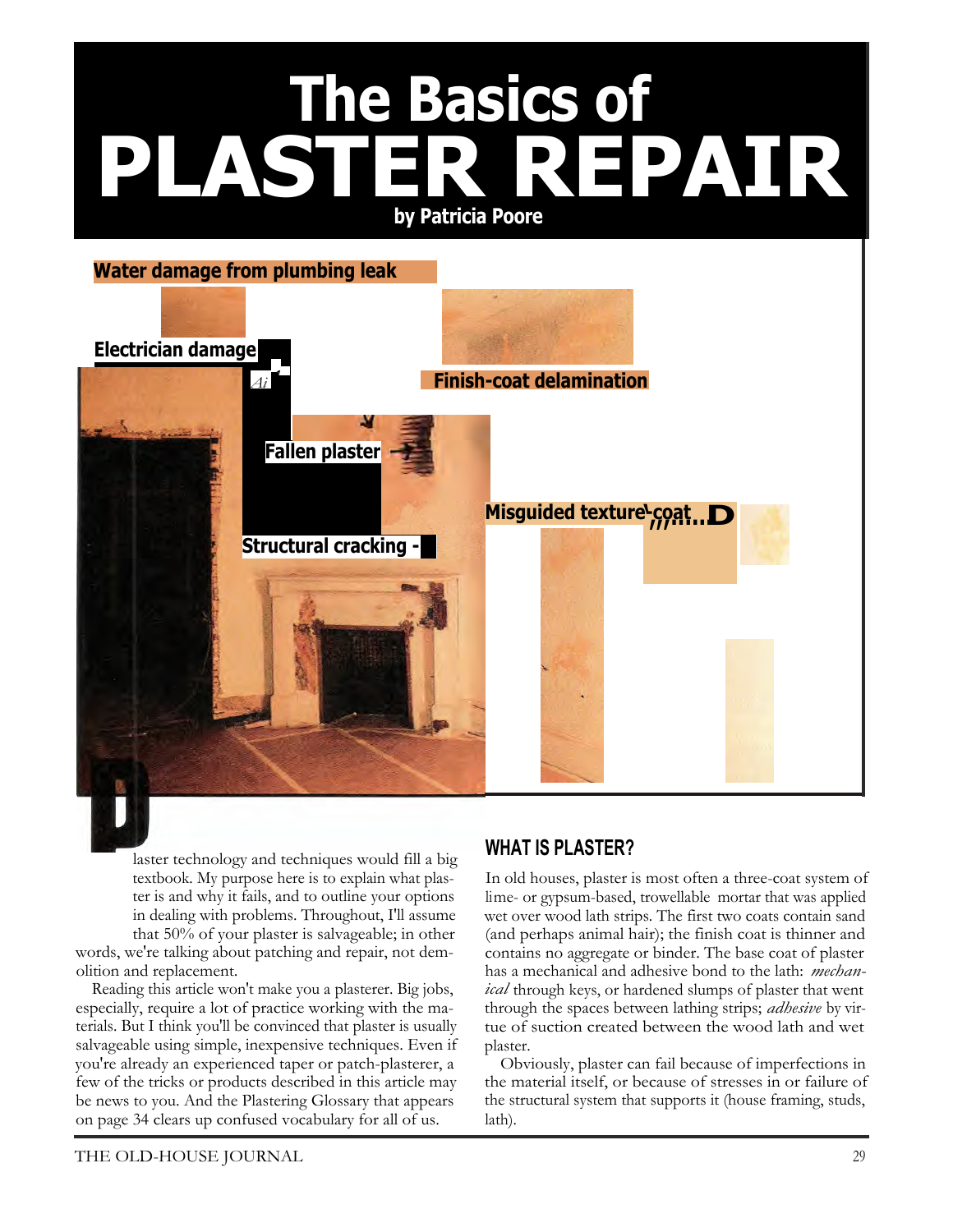

*Patching cracks is time-consumnig . .*



*but if you tape them, they won't come back.*



*Settlement cracks to be patch plasteredand taped. The same corner alter patching.*

## **CRACKS**

Hairline cracks are no threat to the integrity of the wall or ceiling, but you'll want to patch them before painting. Open the crack with the point of a can opener or a putty knife, and fill it with spackling compound. Cracks may be cyclical — opening and closing with seasonal variation in humidity which causes the lath to swell and shrink. In that case, it's best to not "spackle" them with rigid plaster. Instead, bed fiberglass tape in joint compound and feather over with more compound.

Structural cracks or large cracks usually happen early in the building's life. Dig them out, undercutting slightly to provide a key for the patch plaster. Vacuum out all debris. Patch with the appropriate patching plaster, finish with a layer of compound, sand or sponge, and prime.

#### canvassing

Wall canvas or modern substitutes are used to line plaster walls before they are painted or papered. (Order it through wallpaper stores.) Decorative painters in the past used to canvas walls before stencilling to protect the fancy painting from hairline cracks. You can use it over patched walls or ceilings, as long as the plaster is basically sound. It's a good way to resurface if you've got less-than-perfect patches, lots of hairline cracks, uneven paint layers, or other minor imperfections. Canvas can't bridge holes or disguise badly uneven patches, however, so do your stabilizing, taping, and patching first.

#### plaster washers

Plaster washers, also called repair discs or ceiling buttons, are an old-fashioned fix for pulling sound plaster back up to lath (when the keys have broken), or for pulling plaster and lath hack to the studs or joists. They are used in conjunction with flat-head wood screws or drywall screws, and are subsequently covered with joint compound. They're

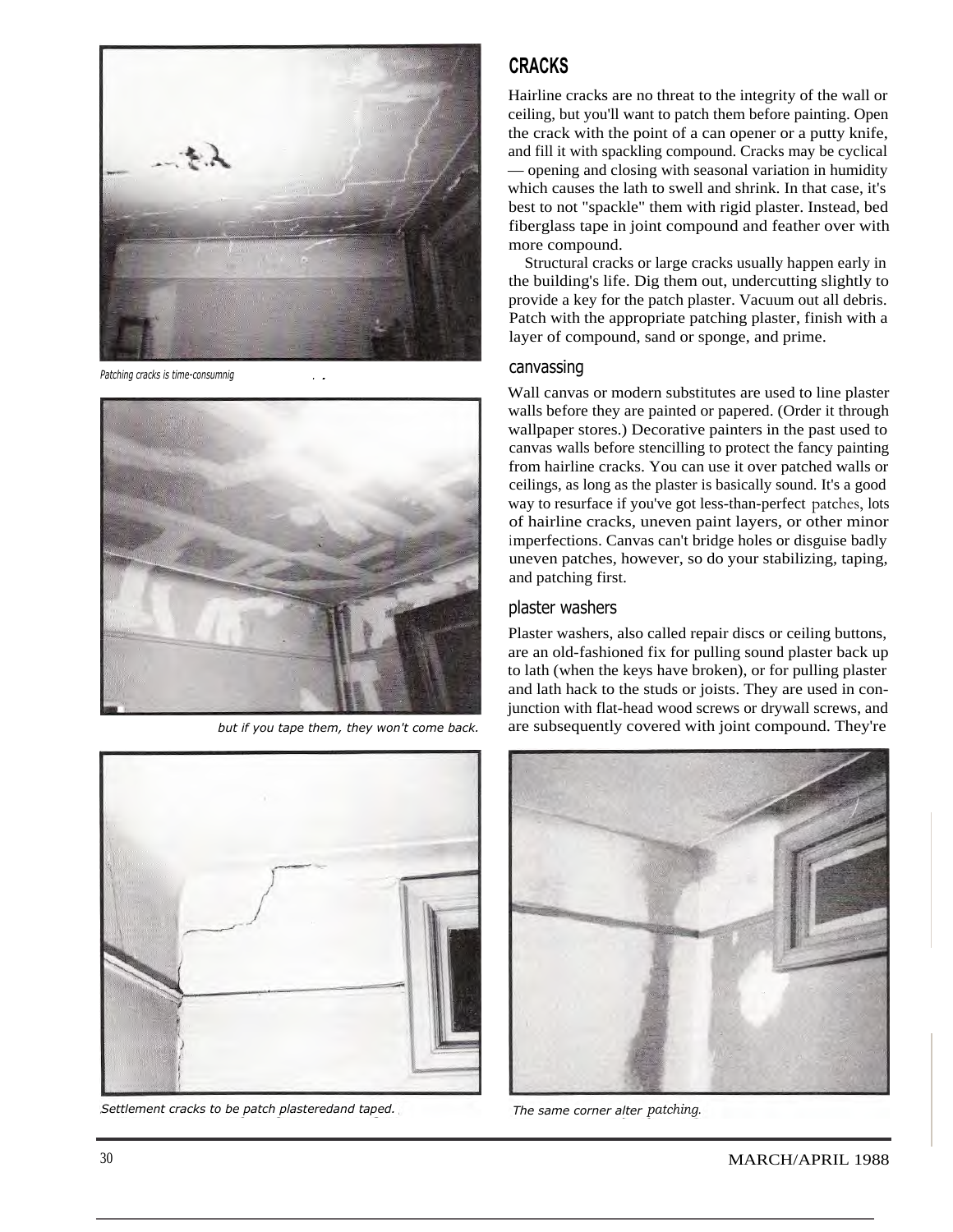useful for securing areas of sound plaster before you remove damaged plaster nearby.

Even bowed plaster can be saved by anchoring it with plaster washers. Tbe plaster itself must have integrity — it can't be crumbly or soft due to water damage. If the plasterand-lath assembly together has separated from the structure, long wood screws can be used to go through the lath and into studs or joists.

Plaster washers may be hard to find. We know of two companies that will ship them to you via mail-order: Charles St. Supply Co., 54 Charles St., Dept. OHJ, Boston, MA 02114; Fastenation, PO Box 1364, Dept. OHJ, Marblehead, MA 01945.

# **PATCHING HOLES**

In the middle photo at right, an area of missing plaster was patched with traditional three-coat plaster (more on this later). Another method for patching holes larger than four inches square is to use drywall as a base material, as in the bottom photo. This method is usually easier for nonplasterers — you don't have to buy and mix and trowel traditional plastering materials. Areas of bad plaster are removed. Then the hole is squared up so that a neat patch can be cut from drywall to fit the hole. Cut the plaster back to studs or joists so you have something to screw the drywall to.

The drywa ll might have to be shimmed to bring it up to the surface of the surrounding plaster. The gap between patch and plaster is treated just like a Sheetrock seam: taped and finished with joint compound. You can skim the entire patch with compound, too, if necessary to level it or impart a trowelled finish texture. All patches, taped cracks, and skimmed areas *must* be primed before painting.

### secret of the screw gun

A screw gun comes in handy for installing both plaster washers and drywall patches. By the time you bang nails into the drywall, the surrounding plaster will have cracked and crumbled further. And debris caught behind the patch will keep it from laying flat, A screw gun is an electric screwdriver with a retractable sleeve that controls the screw depth. It's fast, and the depth adjustment allows every screw to be countersunk just below the surface of the drywall without breaking the paper face. But its greatest advantage in patch plastering is that it avoids the hammer impact that would damage fragile plaster.

### patch plastering

The alternative to the drywall patch is patch plastering. For holes less than four inches in diameter, fill to not-quitelevel with Structo-lite or patching plaster, and finish (skim) with joint compound.

Larger holes down to the lath will probably require three coats. For the scratch and brown coats, use Structo-lite Regular (USG's perlited gypsum plaster) or the equivalent. The top or finish coat is finish lime mixed with gauging plaster. (Refer to a very detailed article on how to patch ー<br>ーー



*A plaster washer draws cracked plaster to the lath.*



*Washers secure the remaining old plaster around a hole that has been patched.*



*When large chunks of plaster are missing, drywall patches can he used as a base.*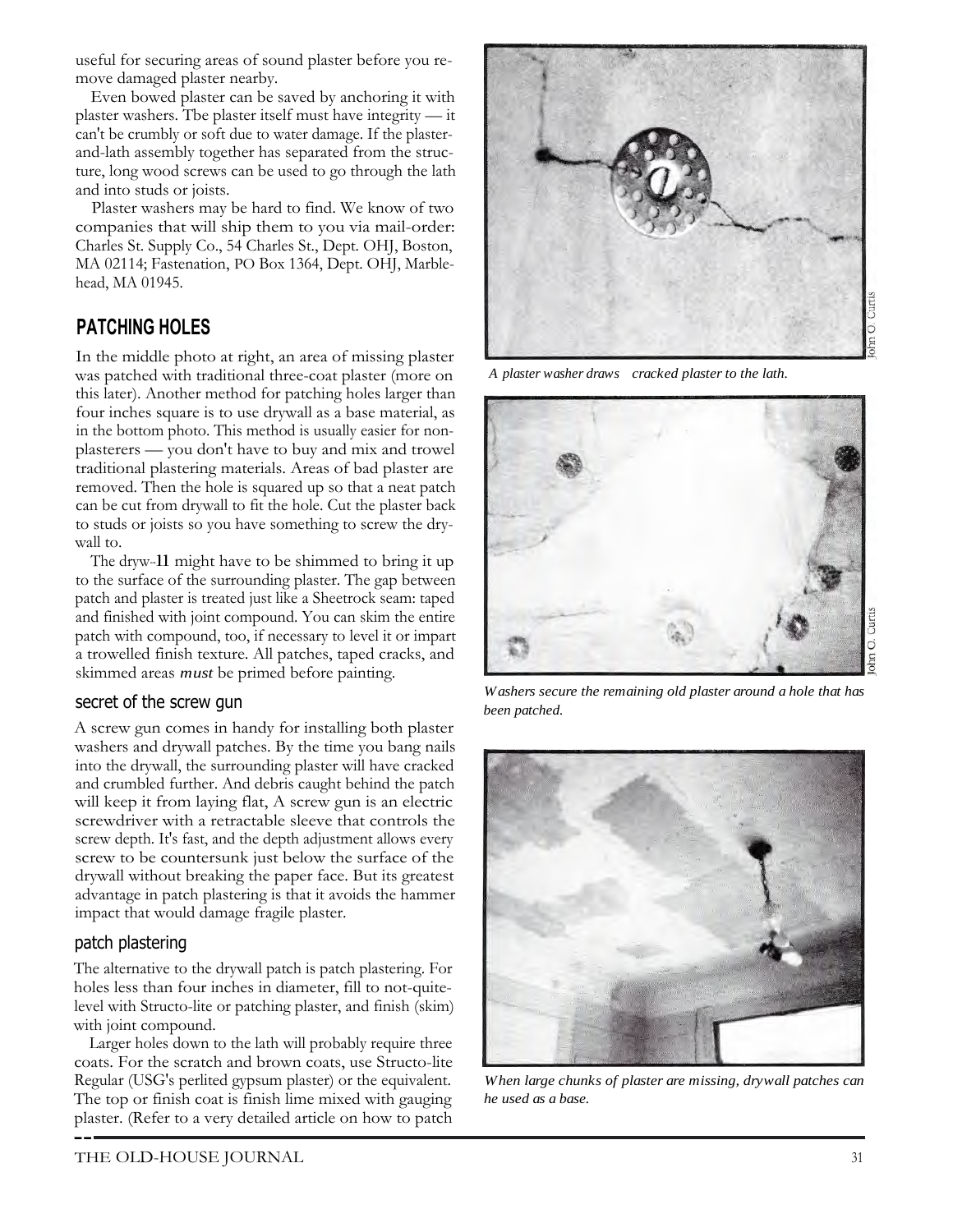

*Paint and plaster failure from water penetration.*



*Raw materials and tools of the trade.*



*Metal lath has been tied over wood lath to provide reliable keying of the patch plaster.*

plaster in the July-August 1986 issue of OHJ )

Remove damaged plaster very carefully. You can't just bang it out unless you were intending to remove the whole wall and whatever is on the other side of it. Cut it with a chisel and pull it away with your hands. using a prybar gently. Anchor salvageable surrounding plaster with washers as described previously. Resecure loose lath to the studs or joists, predrilling to avoid splitting lath. Vacuum out all debris. We suggest installing metal lath over the wood lath before patching with plaster: this makes the patch less likely to fail.

# **FINISH-COAT FAILURE**

Buckling or delamination of the finish coat of plaster is a common problem in old houses. It can occur because of a bad original bond between the brown coat and the finish coat. Problems in the manufacture of the raw materials, or with the on-site mixing, application, or humidity, may have interfered with the chemical reaction that causes the plaster to cure.

If failure is limited to small areas, joint compound (the restorer's best friend) can be used. Just be sure to remove all areas of loose finish coat, because it *will* fail. If delamination is extensive, it makes more sense to replaster the finish coat; call in a plasterer unless you're willing to invest some time in learning the skill yourself.

## **DAMP WALLS, WATER DAMAGE**

Plaster that was merely stained by a short-term water leak in the past can be sealed with shellac or a shellac-based primer. But if the plaster lost its integrity (becoming bowed and crumbly), it probably is unsalvageable. Remove only the damaged section, of course. Anchor edges of remaining sound plaster, and patch.

Plaster badly damaged by water effloresces. The dry powdery bubbles are salts in the plaster brought to the surface by the water. If it's minor, the efflorescence can be brushed away and the plaster sealed with shellac before painting. More often, efflorescence is not a good sign. Water-damaged plaster will not hold paint and, worse, it will eventually fall.

## **TEXTURE-FINISH REMOVAL**

Textured wall finishes were popular from about 1920 to the late '30s. They're often attractive, in good shape, and part of the character of the house. Then there's the overdone texture finish, sloppily applied and now failing in areas, which was part of a "modernization - of an older house. If you want to remove this stuff, you're in for a lot of work.

Simple scraping with a putty knife or old chisel may remove much of the finish. A rented wallpaper steamer further breaks the bond of texture to original plaster, making it easier to scrape. If you get most but not quite all of it off, skim the wall with joint compound. Two thin coats, applied at right angles, is best. Warning: A later texture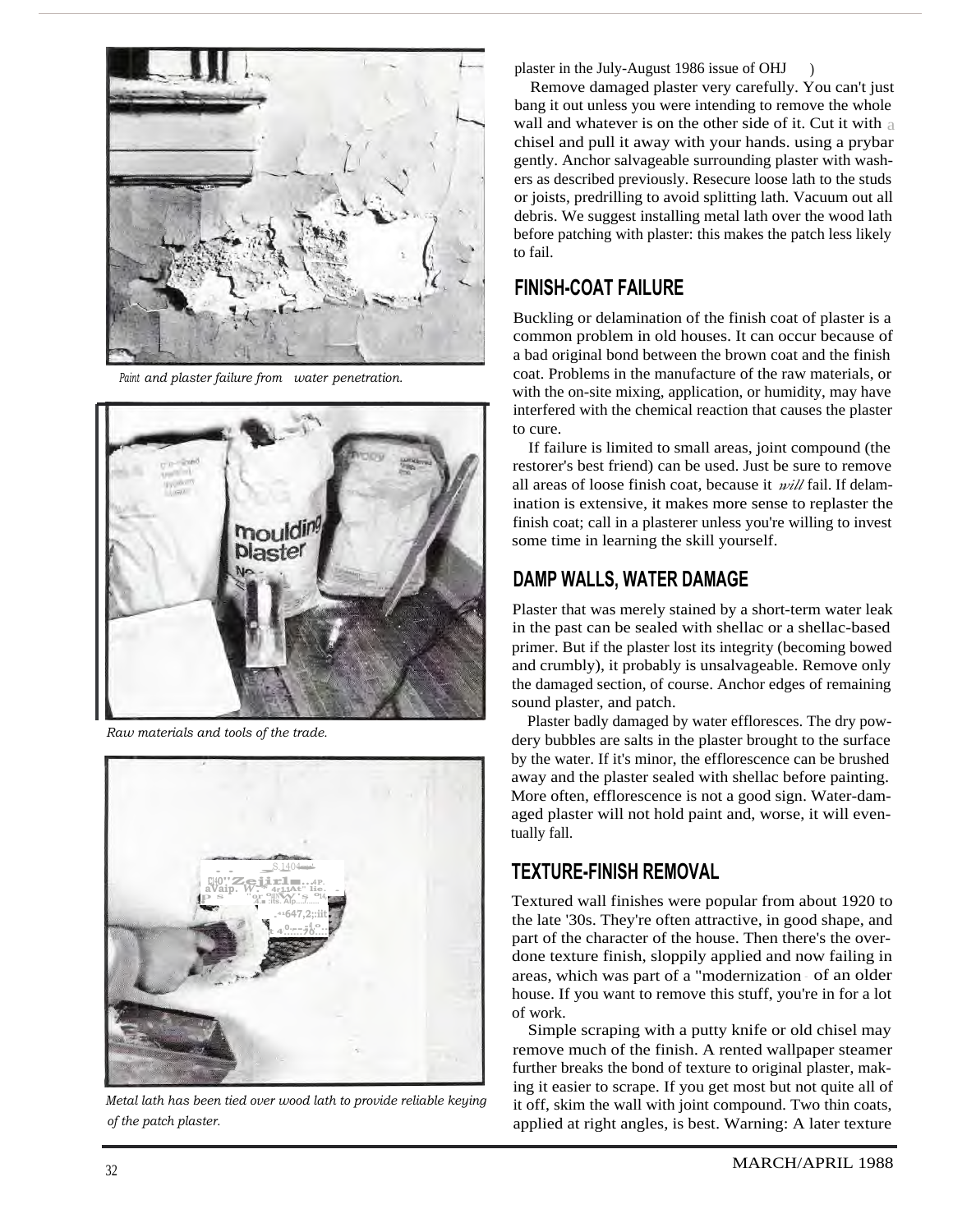finish may have been a last-ditch attempt to "rescue" failing plaster, and when you scrape it off, the underlying plaster (finish coat or more) may come with it. Oh well ... better you know now.

# **STARTING OVER**

What if you find your plaster ceiling or walls are unsalvageable? You have three basic options for replacement: real three-coat plaster, drywall, or veneer plaster.

The advantages of real plaster are both aesthetic and practical. Nothing else looks like plaster; the older the building, the more important that look is. Drywall in an eighteenth-century house looks anachronistic. Real plaster has the best insulating and sound-deadening characteristics, too. Don't dismiss the concept of replacing plaster with plaster until you get prices. If you live in a place (usually urban) where you can find a plasterer, plaster may be quite competitive with drywall.

Drywall (Sheetrock) is the usual choice of both do-ityourselfer and general contractor. The materials are modular; the sheets go up quickly with less mess and disruption than plastering. (Taping takes awhile, however.) Less skill is needed to do an adequate drywall job than plaster, job. On the other hand, only really good tapers can make truly invisible seams. Drywall is perfectly flat and regular (characterless). What makes an old house old is a subtle thing. Let's put it this way: A Sheetrock ceiling in the kitchen or moisture-proof Sheetrock on bathroom walls isn't too much of a compromise. But a whole house with walls of new drywall is a very different animal from the same house with plaster walls. Craftsmanship exists only in the latter.

Veneer plaster is in-between. Here, a real trowelled finish coat of plaster is applied to a prefabricated gypsumboard base. (Sometimes a base coat and finish coat are applied over the gypsum base.) Get prices locally before you decide which way to go.



*steamed.* off *unwanted texture finish.*



*Bathroom walls and exterior walls are two common sites for plaster failure due to water.*



*Failing texture finish that will have to be scraped and perhaps If the underlying plaster is sound, a chisel can be used to scrape*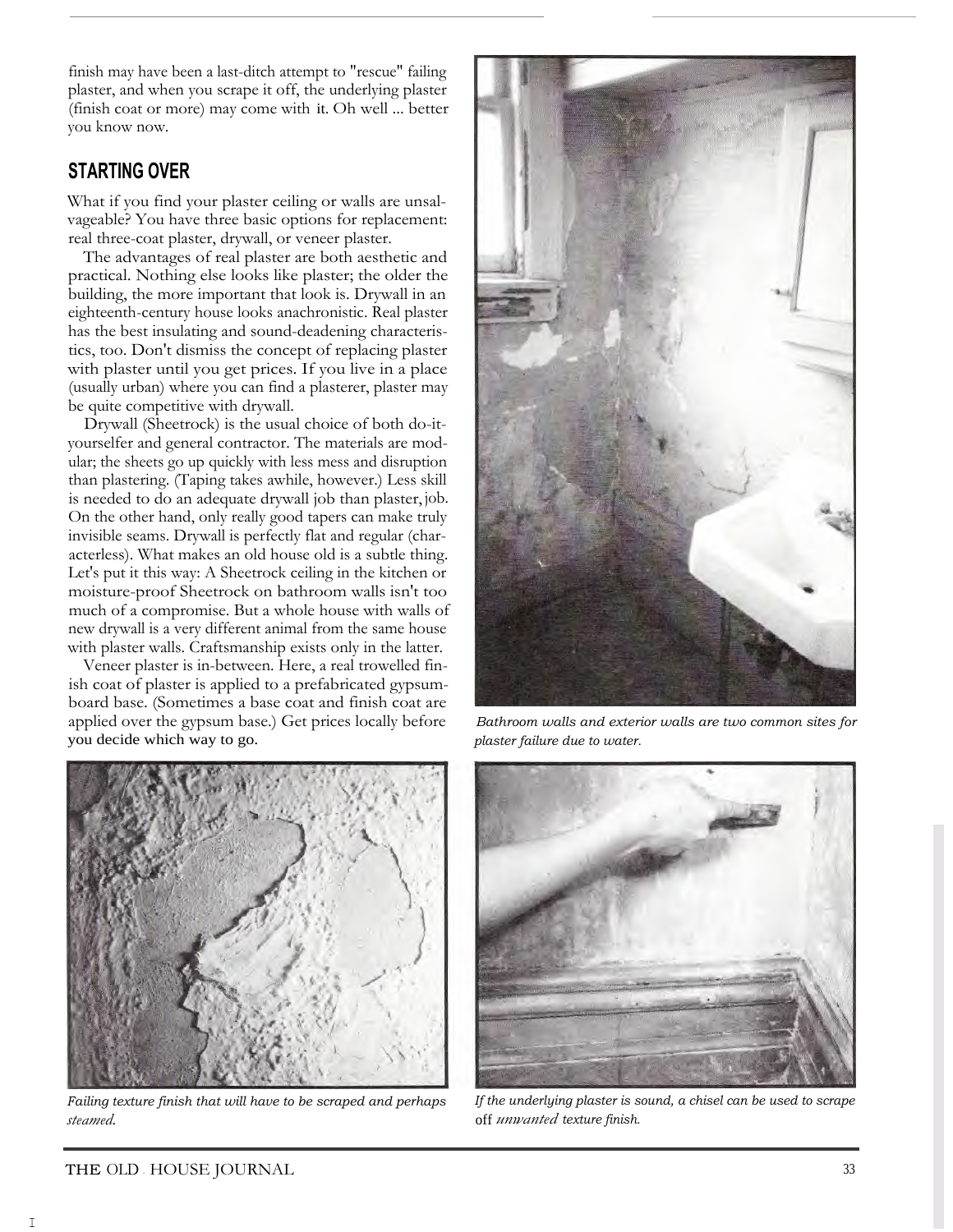*Note: The terms used in this craft vat): regionally across the country, and have also been altered by changes in technology and the passage of time. The result is that some definitions hate become as plastic as the materials themselves!*

**■ Aggregate —** A mass of granulated particles, such as sand and crushed rock. In plastering, aggregates are important 1) to ensure that the applied plaster shrinks uniformly as it hardens, and without excesses that would cause cracking; 2) to form channels for the crystallization of calcium, 3) as fillers for economical purposes. Lightweight aggregates, such as **Vermiculite** and **Perlite,** are increasingly popular because of the improved resiliency, fire resistance, sound deadening, and weight reduction they offer over traditional materials such as sand.

**■ Autoclave Finish Lime —** Double-hydrated lime requiring NO soaking before use: it can be mixed on site and used immediately. Some plasterers feel that Type S (single-hydrated) lime has better workability. Plaster prepared with autoclave lime may be less resistant to environmental moisture (i.e., water leaks).

**■ Base —** Any continuous surface to which plaster can be applied and to which it will cling. A base might he a continuous masonry wall, or **Lath** over structural framing.

**■ Base Beads** (base screeds) — Metal strips, attached to the lath before plastering, that provide a division to work against when troweling plaster that will end at the top edges of baseboards.

**■ Brown Coat —** The rough base coat of plaster used with rock-lath systems. With metal- or wood-lath systems, it is the second application of wet, base-coat plaster.

**■ Browning Brush —** Fine-bristled, watercarrying brush used to moisten base coat while working.

■ **Casing Bead** — Metal casing heads are sometimes used around door and window openings. Like a wood **Ground,** they indicate the proper thickness for the plaster.

**■ Cat Faces —** Finish-coat surface imperfections that show up as hollows after **Floating.**

**■ Ceiling Buttons —** See **Plaster Washers.**

**Externer Beads — Wire mesh with a rigid** metal spine used on outside corners. Installing the corner bead plumb is important.



**■ Cornerite —** Wire mesh used on inside corners of adjoining walls and ceilings. It keeps corners from cracking.

**■ Darby —** A **Float** with two handles and an extra-long blade, used for further leveling and straightening any of the plaster coats.

**■ Devil's Float —** A wood **Float** with one or two nails protruding in. from the sole, used for surfacing the **Brown Coat** after it has dried 24 hours. Scratches left by the nails provide tooth for adhesion of the **Finish Coat.**

■ **Dots** — Small plaster spots placed as depth guides during work on walls and ceilings. They are plumbed and leveled like **Screeds** to aid in **Rodding** the surface.

**■ Drywall** (wallboard, plasterboard, Sheetrock, gypboard, gyp-rock) — Rigid, insulating hoard of plasterlike material (usually gypsum), covered on both sides with heavy paper. Also, the system of wall surfacing using this material.

**■ Drywall Nail —** Short, heavy nail with large head designed for installing **Drywall,** often ribbed and/or coated for maximum grip into framing.

**■ Drywall Screw—** Phillips-type screw fastener designed for powertool installation of **Drywall.**

**■ Featheredge —** Leveling tool similar to **Rod** except that blade tapers to a sharp edge for cutting in corners and sharp, straight lines.

**■ Finish Coat —** Pure lime, mixed with a little **Gauging Material** (in ratios ranging from 5:1 to 2:1), used for the very thin finish surface of a plaster wall. Fine sand can be added for a sanded finish coat.

**Finish Plaster** — Fine, white plaster made from lime putty- and gauging plaster.

**■ Finishing Board —** A 5-by-5-ft. **Mortarboard** on which finish-coat lime plaster is hand-mixed.



■ **Float** — Surfacing tool consisting of a flat, short board with a large handle, that is glided over the surface of plaster to fill voids and hollows or impart texture. Also, the plastering operation involving this tool.

**■ Gauging Material** (gauging) — A plaster additive intended to produce early strength and to counteract shrinkage tendencies. For interior work, common gauging materials are **Gypsum Gauging Plaster** and **Keene's** Cement: for outdoor work, **Portland Cement.**

**■ Ground —** Metal or wood strips around the edges of doors and windows and at the bottom of w-alls. These grounds help keep the plaster the same thickness and provide an edge for it to stop against.

■ **Gypsum** — A naturally occurring sedimentary rock, originally mined from large quarries near Paris. Gypsum, in its natural form, is calcium sulphate. When heated in the calcining process, water molecules are driven off, leaving a hemihydrate of calcium sulphate — the material commonly known as plaster of paris. When mixed with water again for use as plaster, the process reverses and the gypsum recrystallizes or "sets" into rocklike calcium sulphate. What this means is that plaster cures by a chemical process, not by drying, giving it strength and integrity. Until 1910, not enough was understood about the set of gypsum plaster. At around that time, plasterers found that a lime/gypsum combination gave them the best of both worlds: the workability of lime with the quicker cure of gypsum.

**■ Gypsum Bond Plaster —** Calcined gypsum mixed with 2 to 5 percent lime by weight, designed to bond to properly prepared concrete bases.

**■ Gypsum Gauging Plaster —** A special material made from gypsum carefully processed so that it sets in a definite time interval. On the job, it is added to slaked lime to provide initial surface hardness in mortars like finishing plaster.

**• Gypsum Neat Plaster —** Gypsum plaster without **Aggregate,** intended for mixing with **Aggregate** and water on the job.

**■ Gypsum Ready-Mixed Plaster —** Gypsum plaster and ordinary mineral **Aggregate,** requiring only the addition of water for use.

**■ Gypsum Wood-Fibered Plaster —** Plaster composed of calcined gypsum and finely shredded wood fibers, used to produce base coats of superior strength and hardness. Wood-fibered plaster has great fire resistance, insulating, and sound-deadening qualities. It is also able to withstand vibration due to its flexibility, and weighs about two-thirds as much as sanded cement plaster. Wood-fibered plaster is slightly more expensive than a sand mixture, but its other advantages make it the recommended **Scratch Coat** for all kinds of lath.

■ **Hair** — Animal hair (usually from cattle) once included in scratch-coat mixtures as a mechanical binder.

**■ Hardwall Plaster —** Gauging plaster mixed with **Perlite Aggregate** to form a lightweight base-coat plaster. Sold under trade names such as "Structolite."



■ **Hawk** — A square, lightweight, sheet-metal platform with a vertical central handle, from which plaster or mortar is applied to the wall with a **Trowel.**

**■ Hydrated Lime —** Lime prepared at the factory by adding controlled amounts of water to **Quicklime.** Two basic grades are available: mason's hydrated (for construction) and finishing lime (for plastering). Finishing limes are used in the final plaster coats, and are the modern, quick-to-prepare versions of **Quicklime.** They can be categorized into three general types by the amount of **Slaking** they require:

**Autoclave —** Can be used immediately after mixing with water.

**Type S —** Requires less than sixteen hours **Slaking.**

**Type N —** Requires 16 to 24 hours **Slaking. • Joint Compound** (wallboard compound, drywall compound, "mud") — A ready-mixed preparation used for finishing joints and seams in **Drywall** construction. Because it is readymixed and easy to apply, trowel, and sand, it is widely used for patching and resurfacing plaster.